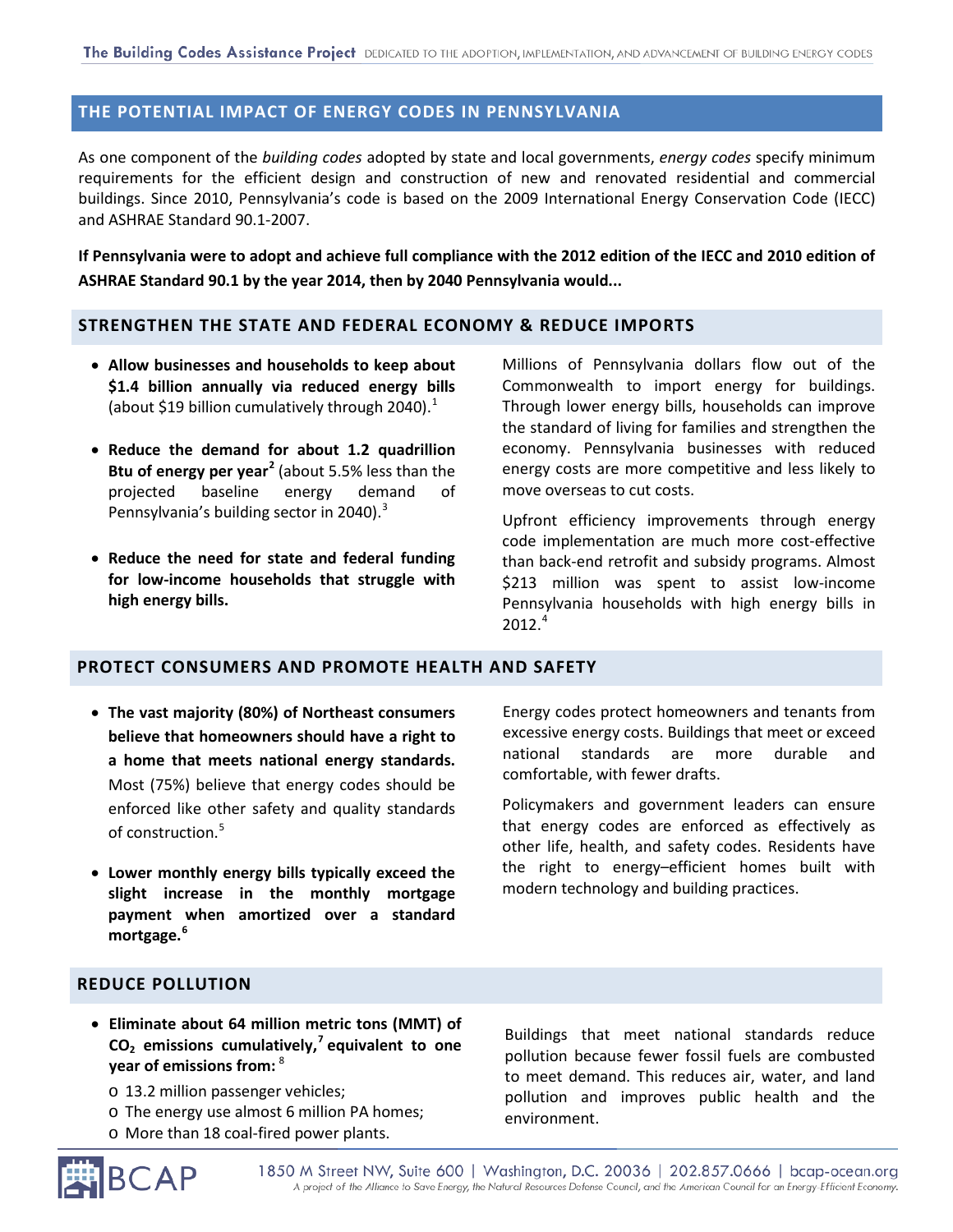# **Table 1: BCAP Code Calculator Estimates of Savings from 2012 IECC / ASHRAE 90.1-2010 Adoption and Compliance in Pennsylvania (2014 – 2040)**

| Selected savings estimates - Pennsylvania                 | Annual savings by year |                |   |                     |      |             |      |                              | Cumulative savings through year |     |       |            |  |       |            |
|-----------------------------------------------------------|------------------------|----------------|---|---------------------|------|-------------|------|------------------------------|---------------------------------|-----|-------|------------|--|-------|------------|
|                                                           |                        | 2015           |   | 2020                | 2025 |             | 2030 | 2040                         | 2015                            |     | 2020  | 2025       |  | 2030  | 2040       |
| <b>Residential</b>                                        |                        |                |   |                     |      |             |      |                              |                                 |     |       |            |  |       |            |
| Overall source energy savings (trillion Btu)              |                        |                |   | 13                  | 22   |             | 31   | 47                           |                                 |     | 42    | 136        |  | 275   | 675        |
| Percent of business-as-usual energy use                   |                        | 0.2%           |   | 2.4%                | 4.4% |             | 6.3% | $10.0\%$                     | 0.1%                            |     | 0.9%  | 1.8%       |  | 2.7%  | 4.6%       |
| Energy cost savings (millions of 2011 dollars)            |                        | 19             |   | 218<br><sup>S</sup> | 406  |             | 595  | 1,031<br>S                   | 19                              | -S  | 707   | 2,362<br>Ь |  | 4,957 | \$13,249   |
| CO <sub>2</sub> emissions reduction (million metric tons) |                        | 0.1            |   | 0.7                 | 1.3  |             | 1.8  | 2.6                          | 0.1                             |     | 2.4   | 7.7        |  | 15.6  | 38.2       |
| <b>Commercial</b>                                         |                        |                |   |                     |      |             |      |                              |                                 |     |       |            |  |       |            |
| Overall source energy savings (trillion Btu)              |                        | $\overline{2}$ |   | 12                  | 18   |             | 23   | 27                           | $\overline{2}$                  |     | 44    | 124        |  | 229   | 482        |
| Percent of business-as-usual energy use                   |                        | 0.7%           |   | 4.1%                | 6.3% |             | 8.0% | 9.9%                         | 0.2%                            |     | 1.6%  | 3.0%       |  | 4.1%  | 5.8%       |
| Energy cost savings (millions of 2011 dollars)            |                        | 22             | S | 129<br>-S           | 205  | S           | 264  | 362<br>-S                    | 22                              | - S | 465   | 1,350<br>S |  | 2,558 | 5,751<br>S |
| CO <sub>2</sub> emissions reduction (million metric tons) |                        | 0.1            |   | 0.6                 | 1.0  |             | 1.2  | 1.4                          | 0.1                             |     | 2.3   | 6.6        |  | 12.2  | 25.7       |
| <b>Residential and commercial combined</b>                |                        |                |   |                     |      |             |      |                              |                                 |     |       |            |  |       |            |
| Overall source energy savings (trillion Btu)              |                        | 3              |   | 25                  | 41   |             | 54   | 73                           | 3                               |     | 86    | 259        |  | 504   | 1,157      |
| Percent of business-as-usual energy use                   |                        | 1.5%           |   | 3.9%                | 5.9% |             | 7.6% | 9.2%                         | 0.1%                            |     | 0.9%  | 2.0%       |  | 2.9%  | 5.5%       |
| Energy cost savings (millions of 2011 dollars)            | <sub>S</sub>           | 40             |   | 347<br>$\varsigma$  | 611  | $\varsigma$ | 859  | $1,394$   \$<br><sub>S</sub> | 40                              | S   | 1.172 | 3,712<br>S |  | 7,515 | \$19,001   |
| CO <sub>2</sub> emissions reduction (million metric tons) |                        | 0.2            |   | 1.4                 | 2.2  |             | 3.0  | 4.0                          | 0.2                             |     | 4.7   | 14.3       |  | 27.8  | 63.8       |

*Source: BCAP Code Calculator estimates*

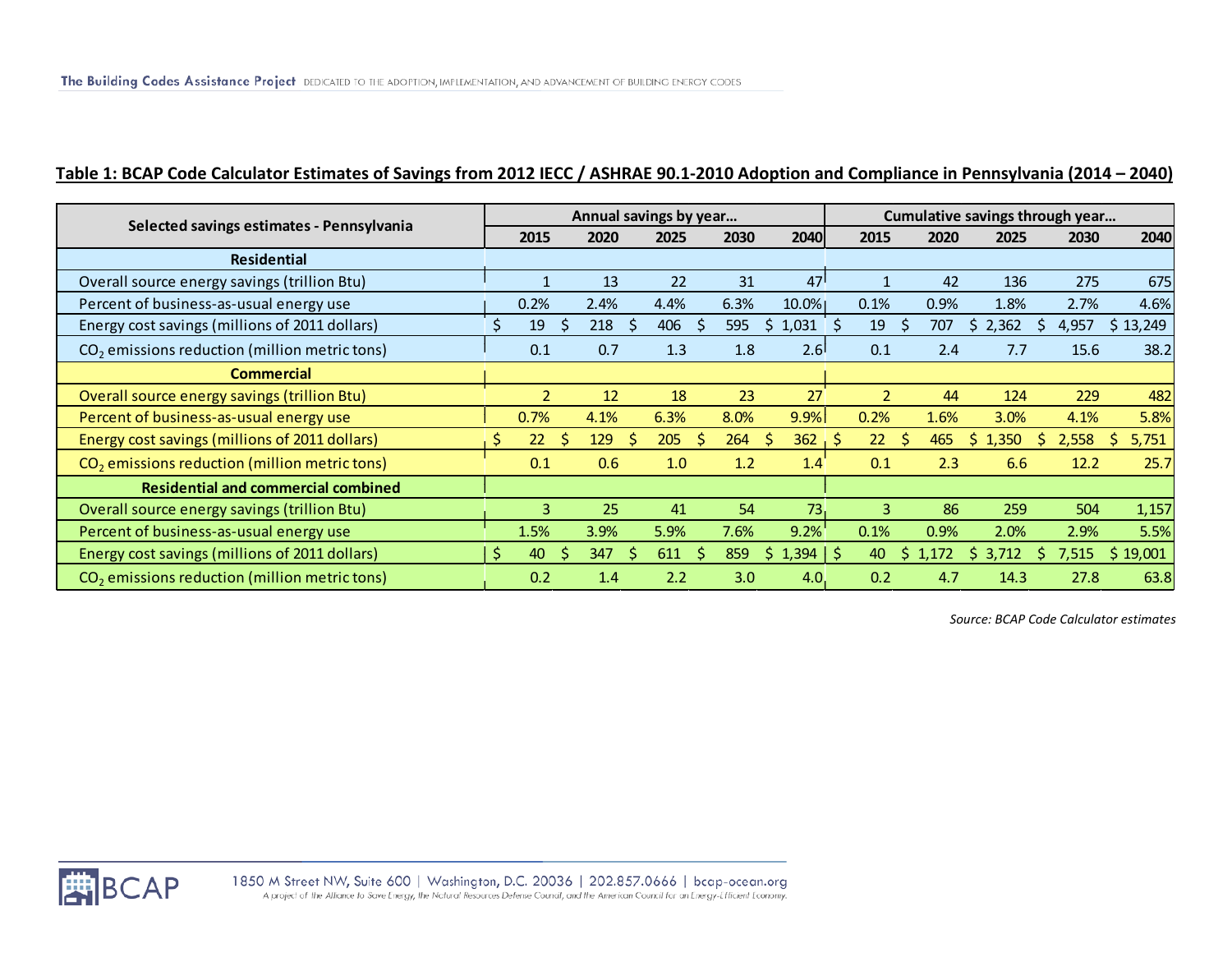# **Table 2: Equivalent Emissions Savings from 2012 IECC / ASHRAE 90.1-2010 Adoption and Compliance in Pennsylvania (2014 – 2040)**

| CO2 emissions equivalencies - Pennsylvania           |        |         | Annual savings by year |         |                  | Cumulative savings through year |         |           |           |            |  |  |
|------------------------------------------------------|--------|---------|------------------------|---------|------------------|---------------------------------|---------|-----------|-----------|------------|--|--|
|                                                      | 2015   | 2020    | 2025                   | 2030    | 2040             | 2015                            | 2020    | 2025      | 2030      | 2040       |  |  |
| <b>Residential</b>                                   |        |         |                        |         |                  |                                 |         |           |           |            |  |  |
| $CO2$ emissions reduction (million metric tons)      | 0.1    | 0.7     | 1.3                    | 1.8     | 2.6              | 0.1                             | 2.4     | 7.7       | 15.6      | 38.2       |  |  |
| Annual emissions of <b>X</b> passenger vehicles      | 13,656 | 151,853 | 265,170                | 369,302 | 544,606          | 13,656                          | 502,006 | 1,606,278 | 3,247,325 | 7,954,370  |  |  |
| Annual electricity use of X homes                    | 9,835  | 109,359 | 190,966                | 265,958 | 392,206          | 9,835                           | 361,527 | 1,156,784 | 2,338,609 | 5,728,456  |  |  |
| Annual energy use of X homes                         | 6,006  | 66,781  | 116,614                | 162,408 | 239,501          | 6,006                           | 220,767 | 706,393   | 1,428,077 | 3,498,095  |  |  |
| Annual emissions of X coal-fired power plants        | 0.0    | 0.2     | 0.4                    | 0.5     | 0.71             | 0.0                             | 0.7     | 2.2       | 4.4       | 10.8       |  |  |
| <b>Commercial</b>                                    |        |         |                        |         |                  |                                 |         |           |           |            |  |  |
| $CO2$ emissions reduction (million metric tons)      | 0.1    | 0.6     | 1.0                    | 1.2     | 1.4              | 0.1                             | 2.3     | 6.6       | 12.2      | 25.7       |  |  |
| Annual emissions of X passenger vehicles             | 24,716 | 132,976 | 202,694                | 252,208 | 291,2091         | 24,716                          | 486,291 | 1,369,386 | 2,540,649 | 5,344,627  |  |  |
| Annual electricity use of X homes                    | 17,799 | 95,764  | 145,973                | 181,631 | 209,719          | 17,799                          | 350,210 | 986,184   | 1,829,686 | 3,849,011  |  |  |
| Annual energy use of X homes                         | 10,869 | 58,479  | 89,139                 | 110,914 | 128,065          | 10,869                          | 213,856 | 602,215   | 1,117,302 | 2,350,408  |  |  |
| Annual emissions of <b>X</b> coal-fired power plants | 0.0    | 0.2     | 0.3                    | 0.3     | 0.4 <sub>1</sub> | 0.0                             | 0.7     | 1.9       | 3.5       | 7.3        |  |  |
| <b>Residential and commercial combined</b>           |        |         |                        |         |                  |                                 |         |           |           |            |  |  |
| $CO2$ emissions reduction (million metric tons)      | 0.2    | 1.4     | 2.2                    | 3.0     | 4.0              | 0.2                             | 4.7     | 14.3      | 27.8      | 63.8       |  |  |
| Annual emissions of <b>X</b> passenger vehicles      | 38,372 | 284,829 | 467,864                | 621,510 | 835,815          | 38,372                          | 988,297 | 2,975,664 | 5,787,975 | 13,298,997 |  |  |
| Annual electricity use of X homes                    | 27,634 | 205,124 | 336,939                | 447,590 | 601,924          | 27,634                          | 711,737 | 2,142,968 | 4,168,294 | 9,577,467  |  |  |
| Annual energy use of X homes                         | 16,875 | 125,259 | 205,753                | 273,322 | 367,567          | 16,875                          | 434,624 | 1,308,609 | 2,545,379 | 5,848,503  |  |  |
| Annual emissions of X coal-fired power plants        | 0.1    | 0.4     | 0.6                    | 0.8     | 1.1              | 0.1                             | 1.3     | 4.0       | 7.9       | 18.1       |  |  |

*Source: BCAP Code Calculator estimates and EPA Greenhouse Gas Equivalencies Calculator* 

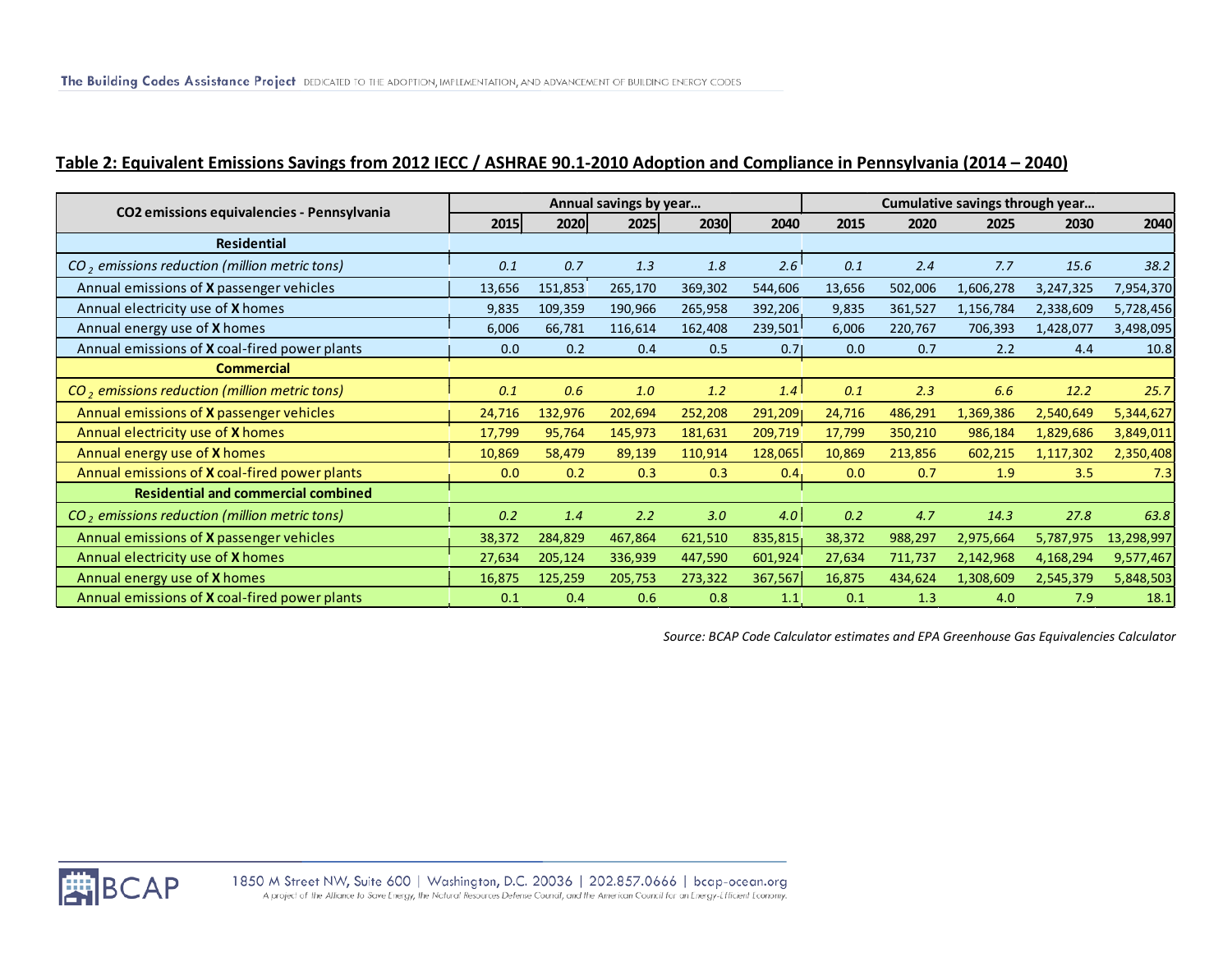

The Building Codes Assistance Project DEDICATED TO THE ADOPTION, IMPLEMENTATION, AND ADVANCEMENT OF BUILDING ENERGY CODES



*Source: BCAP Code Calculator estimates*